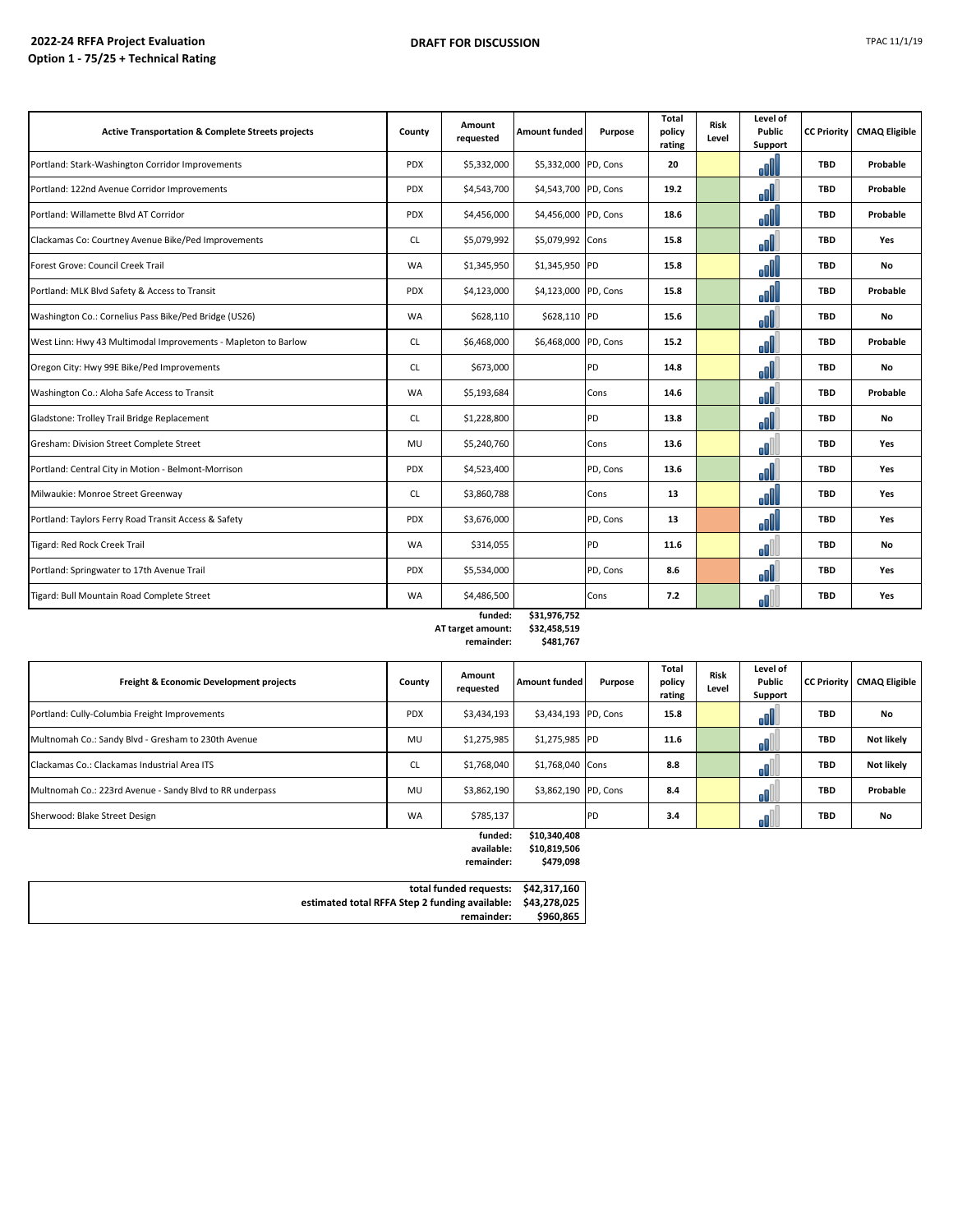#### **2022-24 RFFA Project Evaluation Option 2 - 75/25 + Technical Rating (with additional Freight projects) DRAFT FOR DISCUSSION** TPAC 11/1/19

| <b>Active Transportation &amp; Complete Streets projects</b>   | County     | Amount<br>requested | <b>Amount funded</b> | Purpose  | Total<br>policy<br>rating | <b>Risk</b><br>Level | Level of<br>Public<br>Support | <b>CC Priority</b> | <b>CMAQ Eligible</b> |
|----------------------------------------------------------------|------------|---------------------|----------------------|----------|---------------------------|----------------------|-------------------------------|--------------------|----------------------|
| Portland: Stark-Washington Corridor Improvements               | <b>PDX</b> | \$5,332,000         | \$5,332,000 PD, Cons |          | 20                        |                      | oOU                           | <b>TBD</b>         | Probable             |
| Portland: 122nd Avenue Corridor Improvements                   | <b>PDX</b> | \$4,543,700         | \$4,543,700 PD, Cons |          | 19.2                      |                      | oll                           | <b>TBD</b>         | Probable             |
| Portland: Willamette Blvd AT Corridor                          | <b>PDX</b> | \$4,456,000         | \$4,456,000 PD, Cons |          | 18.6                      |                      | oOU                           | <b>TBD</b>         | Probable             |
| Clackamas Co: Courtney Avenue Bike/Ped Improvements            | CL         | \$5,079,992         | \$5,079,992 Cons     |          | 15.8                      |                      | oŪ                            | <b>TBD</b>         | Yes                  |
| Portland: MLK Blvd Safety & Access to Transit                  | <b>PDX</b> | \$4,123,000         | \$4,123,000 PD, Cons |          | 15.8                      |                      | oOU                           | <b>TBD</b>         | Probable             |
| West Linn: Hwy 43 Multimodal Improvements - Mapleton to Barlow | CL         | \$6,468,000         | \$6,468,000 PD, Cons |          | 15.2                      |                      | oO                            | <b>TBD</b>         | Probable             |
| Washington Co.: Aloha Safe Access to Transit                   | <b>WA</b>  | \$5,193,684         |                      | Cons     | 14.6                      |                      | oO                            | <b>TBD</b>         | Probable             |
| Gresham: Division Street Complete Street                       | MU         | \$5,240,760         |                      | PD, Cons | 13.6                      |                      | ۵H                            | <b>TBD</b>         | Yes                  |
| Portland: Central City in Motion - Belmont-Morrison            | <b>PDX</b> | \$4,523,400         |                      | PD, Cons | 13.6                      |                      | oO                            | <b>TBD</b>         | Yes                  |
| Milwaukie: Monroe Street Greenway                              | <b>CL</b>  | \$3,860,788         |                      | Cons     | 13                        |                      | oO                            | <b>TBD</b>         | Yes                  |
| Portland: Taylors Ferry Road Transit Access & Safety           | <b>PDX</b> | \$3,676,000         |                      | PD, Cons | 13                        |                      | oO                            | <b>TBD</b>         | Yes                  |
| Portland: Springwater to 17th Avenue Trail                     | <b>PDX</b> | \$5,534,000         |                      | PD, Cons | 8.6                       |                      | oŪ                            | <b>TBD</b>         | Yes                  |
| Tigard: Bull Mountain Road Complete Street                     | <b>WA</b>  | \$4,486,500         |                      | Cons     | 7.2                       |                      | oß                            | <b>TBD</b>         | Yes                  |

### **funded: \$30,002,692 AT target amount:**<br>**:remainder remainder: \$2,455,827**

| Freight & Economic Development projects                  | County     | Amount<br>requested | <b>Amount funded</b>        | Purpose  | Total<br>policy<br>rating | <b>Risk</b><br>Level | Level of<br>Public<br>Support | <b>CC Priority</b> | <b>CMAQ Eligible</b> |
|----------------------------------------------------------|------------|---------------------|-----------------------------|----------|---------------------------|----------------------|-------------------------------|--------------------|----------------------|
| Forest Grove: Council Creek Trail                        | <b>WA</b>  | \$1,345,950         | \$1,345,950 PD              |          | 15.8                      |                      | oOUL                          | <b>TBD</b>         | <b>No</b>            |
| Portland: Cully-Columbia Freight Improvements            | <b>PDX</b> | \$3,434,193         | \$3,434,193 PD, Cons        |          | 15.8                      |                      | oO                            | <b>TBD</b>         | <b>No</b>            |
| Washington Co.: Cornelius Pass Bike/Ped Bridge (US26)    | <b>WA</b>  | \$628,110           | \$628,110 PD                |          | 15.6                      |                      | oO                            | <b>TBD</b>         | No                   |
| Oregon City: Hwy 99E Bike/Ped Improvements               | <b>CL</b>  | \$673,000           | \$673,000 PD                |          | 14.8                      |                      | oO                            | <b>TBD</b>         | <b>No</b>            |
| Gladstone: Trolley Trail Bridge Replacement              | CL         | \$1,228,800         | \$1,228,800 PD              |          | 13.8                      |                      | oll                           | <b>TBD</b>         | No                   |
| Tigard: Red Rock Creek Trail                             | <b>WA</b>  | \$314,055           | \$314,055 PD                |          | 11.6                      |                      | oll l                         | <b>TBD</b>         | <b>No</b>            |
| Multnomah Co.: Sandy Blvd - Gresham to 230th Avenue      | MU         | \$1,275,985         | \$1,275,985 PD              |          | 11.6                      |                      | oll                           | <b>TBD</b>         | <b>No</b>            |
| Clackamas Co.: Clackamas Industrial Area ITS             | CL         | \$1,768,040         | \$1,768,040 Cons            |          | 8.8                       |                      | oO                            | <b>TBD</b>         | Not likely           |
| Multnomah Co.: 223rd Avenue - Sandy Blvd to RR underpass | <b>MU</b>  | \$3,862,190         |                             | PD, Cons | 8.4                       |                      | oß                            | <b>TBD</b>         | Probable             |
| Sherwood: Blake Street Design                            | <b>WA</b>  | \$785,137           |                             | PD       | 3.4                       |                      | oß                            | TBD                | No                   |
| Shaded = Freight-eligible AT projects                    |            | funded:             | \$10,668,133<br>AAD DAD POC |          |                           |                      |                               |                    |                      |

**available: \$10,819,506**  $remainder:$ 

| total funded requests: \$40,670,825                         |             |
|-------------------------------------------------------------|-------------|
| estimated total RFFA Step 2 funding available: \$43,278,025 |             |
| remainder:                                                  | \$2,607,200 |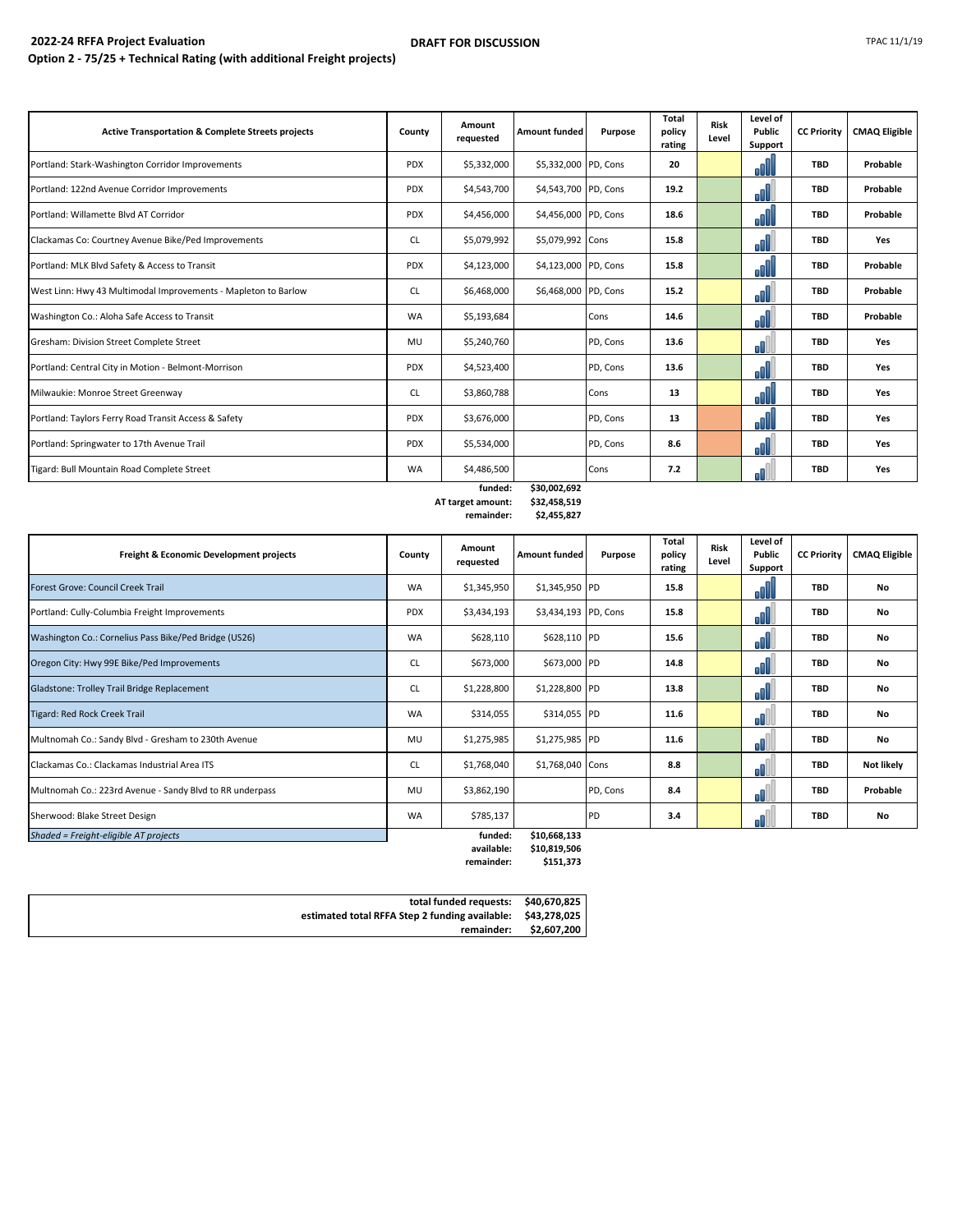# **2022-24 RFFA Project Evaluation Project information summary**

\* Indicates a project that originally requested consideration in the AT category only, but has elements that make it eligible for consideration in the Freight category as well.

| Projects (sorted by total policy rating)                       | <b>County</b> | Amount<br>requested | <b>Amount funded</b> | Purpose  | <b>Fund category</b> | <b>Total</b><br>policy<br>rating | <b>Safety</b><br>rating | <b>Equity</b><br>rating | Climate<br>rating       | Cong<br>rating          | <b>Risk Level</b><br>(Green = low,<br>yellow =<br>moderate,<br>$red = high$ ) | Level of<br>public<br>support |            | <b>CC Priority   CMAQ Eligible</b> |
|----------------------------------------------------------------|---------------|---------------------|----------------------|----------|----------------------|----------------------------------|-------------------------|-------------------------|-------------------------|-------------------------|-------------------------------------------------------------------------------|-------------------------------|------------|------------------------------------|
| Portland: Stark-Washington Corridor Improvements               | PDX           | \$5,332,000         | TBD                  | PD, Cons | AT                   | 20                               | 5.6                     | 5.4                     | 5.2                     | 3.8                     |                                                                               |                               | <b>TBD</b> | Probable                           |
| Portland: 122nd Avenue Corridor Improvements                   | <b>PDX</b>    | \$4,543,700         | TBD                  | PD, Cons | AT                   | 19.2                             | 5.6                     | 5.8                     | 4                       | 3.8                     |                                                                               |                               | <b>TBD</b> | Probable                           |
| Portland: Willamette Blvd AT Corridor                          | <b>PDX</b>    | \$4,456,000         | TBD                  | PD, Cons | AT                   | 18.6                             | 5.8                     | 4.8                     | 4.8                     | 3.2                     |                                                                               |                               | <b>TBD</b> | Probable                           |
| Clackamas Co: Courtney Avenue Bike/Ped Improvements            | CL            | \$5,079,992         | TBD                  | Cons     | AT                   | 15.8                             | 5                       | 4.6                     | 3.8                     | 2.4                     |                                                                               |                               | <b>TBD</b> | Yes                                |
| Forest Grove: Council Creek Trail                              | WA            | \$1,345,950         | TBD                  | PD       | BOTH*                | 15.8                             | 5                       | 4.6                     | 3.8                     | 2.4                     | <b>Responded</b>                                                              |                               | <b>TBD</b> | No                                 |
| Portland: Cully-Columbia Freight Improvements                  | <b>PDX</b>    | \$3,434,193         | TBD                  | PD, Cons | <b>FR</b>            | 15.8                             | 4.4                     | -4                      | 2.4                     | 5                       |                                                                               |                               | <b>TBD</b> | No                                 |
| Portland: MLK Blvd Safety & Access to Transit                  | <b>PDX</b>    | \$4,123,000         | TBD                  | PD, Cons | AT                   | 15.8                             | 5                       | 5.6                     | $\overline{\mathbf{3}}$ | 2.2                     |                                                                               |                               | <b>TBD</b> | Probable                           |
| Washington Co.: Cornelius Pass Bike/Ped Bridge (US26)          | WA            | \$628,110           | TBD                  | PD       | BOTH*                | 15.6                             | 5.4                     | 3.8                     | 3.6                     | 2.8                     |                                                                               |                               | <b>TBD</b> | No                                 |
| West Linn: Hwy 43 Multimodal Improvements - Mapleton to Barlow | <b>CL</b>     | \$6,468,000         | TBD                  | PD, Cons | AT                   | 15.2                             | 5.6                     | 2.2                     | 4.2                     | 3.2                     |                                                                               |                               | TBD        | Probable                           |
| Oregon City: Hwy 99E Bike/Ped Improvements                     | CL            | \$673,000           | TBD                  | PD       | BOTH*                | 14.8                             | 4.2                     | -4                      | $\overline{a}$          | 2.6                     |                                                                               |                               | <b>TBD</b> | No                                 |
| Washington Co.: Aloha Safe Access to Transit                   | WA            | \$5,193,684         | TBD                  | Cons     | AT                   | 14.6                             | 3.8                     | 5.4                     | 3.2                     | 2.2                     |                                                                               |                               | <b>TBD</b> | Probable                           |
| Gladstone: Trolley Trail Bridge Replacement                    | <b>CL</b>     | \$1,228,800         | TBD                  | PD       | BOTH*                | 13.8                             | 4.4                     | 3.6                     | 2.8                     | $\overline{\mathbf{3}}$ |                                                                               |                               | <b>TBD</b> | No                                 |
| Gresham: Division Street Complete Street                       | MU            | \$5,240,760         | TBD                  | Cons     | AT                   | 13.6                             | 3                       | -4                      | 3.6                     | $\overline{\mathbf{3}}$ |                                                                               | . A                           | <b>TBD</b> | Yes                                |
| Portland: Central City in Motion - Belmont-Morrison            | <b>PDX</b>    | \$4,523,400         | TBD                  | PD, Cons | AT                   | 13.6                             | 4.2                     | $\overline{\mathbf{3}}$ | $\overline{\mathbf{3}}$ | 3.4                     |                                                                               |                               | <b>TBD</b> | Yes                                |
| Milwaukie: Monroe Street Greenway                              | CL            | \$3,860,788         | TBD                  | Cons     | AT                   | 13                               | 3.8                     | 3.6                     | 4                       | 1.6                     | Responded                                                                     |                               | <b>TBD</b> | Yes                                |
| Portland: Taylors Ferry Road Transit Access & Safety           | <b>PDX</b>    | \$3,676,000         | TBD                  | PD, Cons | AT                   | 13                               | 4.6                     | $\overline{2}$          | 3.6                     | 2.8                     |                                                                               |                               | <b>TBD</b> | Yes                                |
| Multnomah Co.: Sandy Blvd - Gresham to 230th Avenue            | MU            | \$1,275,985         | TBD                  | PD       | <b>BOTH</b>          | 11.6                             | $\overline{\mathbf{3}}$ | 2.2                     | 3.4                     | $\overline{\mathbf{3}}$ |                                                                               | n                             | <b>TBD</b> | No                                 |
| Tigard: Red Rock Creek Trail                                   | WA            | \$314,055           | TBD                  | PD       | BOTH*                | 11.6                             | 3.8                     | 1.4                     | 3.8                     | 2.6                     | <b>Responded</b>                                                              |                               | <b>TBD</b> | No                                 |
| Clackamas Co.: Clackamas Industrial Area ITS                   | CL            | \$1,768,040         | TBD                  | Cons     | <b>FR</b>            | 8.8                              | 2.6                     | 1.6                     | 0.8                     | 3.8                     |                                                                               |                               | <b>TBD</b> | <b>Not likely</b>                  |
| Portland: Springwater to 17th Avenue Trail                     | <b>PDX</b>    | \$5,534,000         | TBD                  | PD, Cons | AT                   | 8.6                              | 2.6                     | 1.4                     | $\overline{\mathbf{3}}$ | 1.6                     |                                                                               |                               | <b>TBD</b> | Yes                                |
| Multnomah Co.: 223rd Avenue - Sandy Blvd to RR underpass       | MU            | \$3,862,190         | TBD                  | PD, Cons | <b>BOTH</b>          | 8.4                              | 2.8                     | $\overline{\mathbf{2}}$ | 2.2                     | 1.4                     |                                                                               |                               | <b>TBD</b> | Probable                           |
| Tigard: Bull Mountain Road Complete Street                     | WA            | \$4,486,500         | TBD                  | Cons     | AT                   | 7.2                              | 3.2                     | $\mathbf{1}$            | $\overline{2}$          | $\mathbf{1}$            |                                                                               |                               | <b>TBD</b> | Yes                                |
| Sherwood: Blake Street Design                                  | WA            | \$785,137           | TBD                  | PD       | <b>FR</b>            | 3.4                              | 0.2                     | $1.2$                   | 0.4                     | 1.6                     |                                                                               |                               | <b>TBD</b> | No                                 |

| \$0                      | total funded requests:                                      |
|--------------------------|-------------------------------------------------------------|
|                          | estimated total RFFA Step 2 funding available: \$43,278,025 |
| difference: \$43,278,025 |                                                             |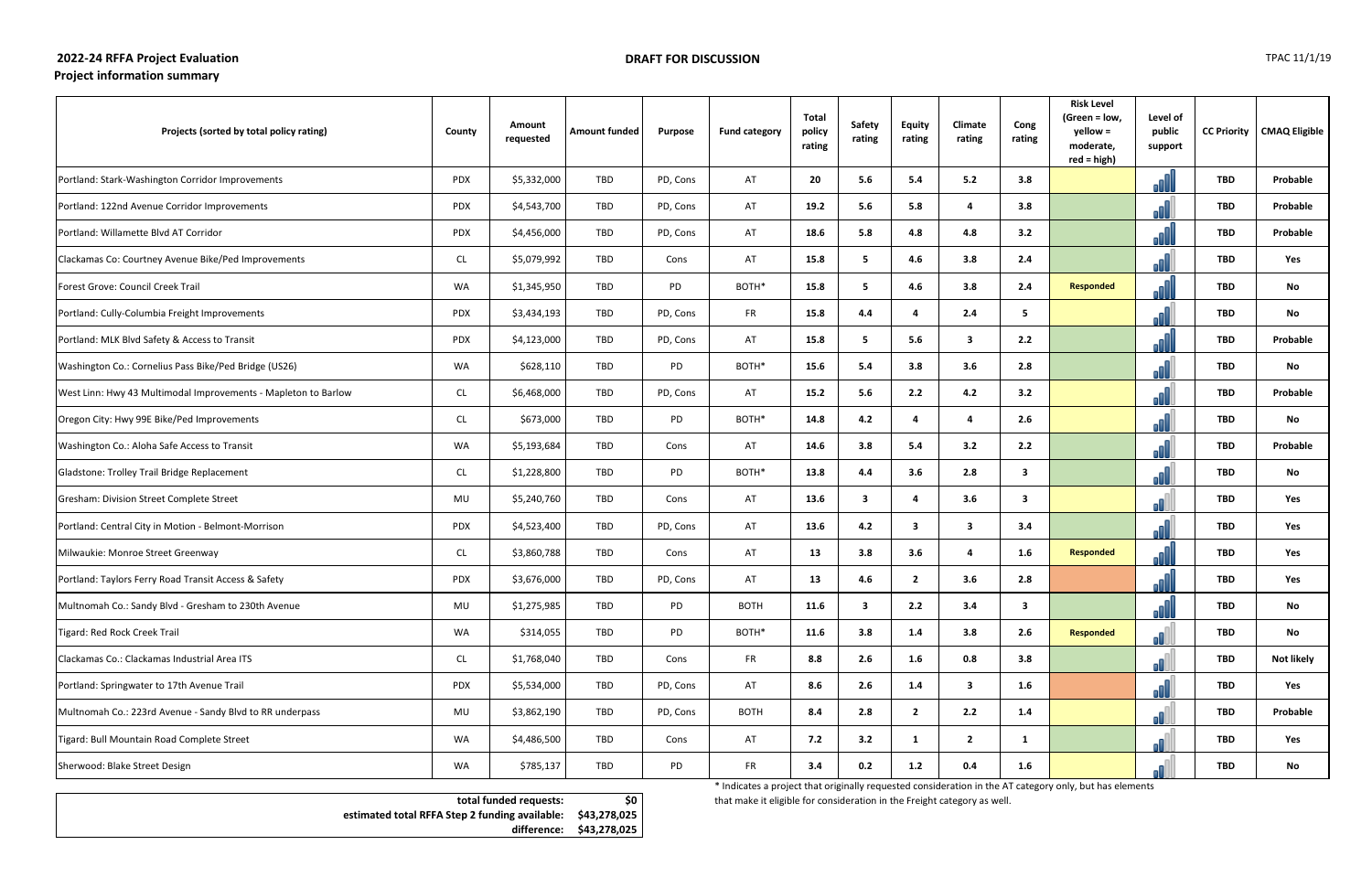## **2022-24 RFFA Project Evaluation**

## **DRAFT FOR DISCUSSION**

|                                                                |        |                     |                                         |                  |                           |                         | <b>Technical ratings</b> |                   |                         | <b>Risk Assessment</b>                                                                                                                                                                                                                                                                                                                                                                                                                                                                                                                                                                                                                                                                                       |                                                                                                                                                                                                                                                                                                                                                                                                                                                                                                                                                                                                                                                                                                                                                                                      |                                 | <b>Public comment</b> |                                                  |                               |                    |                                    |
|----------------------------------------------------------------|--------|---------------------|-----------------------------------------|------------------|---------------------------|-------------------------|--------------------------|-------------------|-------------------------|--------------------------------------------------------------------------------------------------------------------------------------------------------------------------------------------------------------------------------------------------------------------------------------------------------------------------------------------------------------------------------------------------------------------------------------------------------------------------------------------------------------------------------------------------------------------------------------------------------------------------------------------------------------------------------------------------------------|--------------------------------------------------------------------------------------------------------------------------------------------------------------------------------------------------------------------------------------------------------------------------------------------------------------------------------------------------------------------------------------------------------------------------------------------------------------------------------------------------------------------------------------------------------------------------------------------------------------------------------------------------------------------------------------------------------------------------------------------------------------------------------------|---------------------------------|-----------------------|--------------------------------------------------|-------------------------------|--------------------|------------------------------------|
| Projects sorted by total policy rating                         | County | Amount<br>requested | Purpose                                 | Fund<br>category | Total<br>policy<br>rating | Safety<br>rating        | Equity<br>rating         | Climate<br>rating | Cong<br>rating          | <b>Risk Level</b><br>(Green = low, yellow = moderate, red = high)                                                                                                                                                                                                                                                                                                                                                                                                                                                                                                                                                                                                                                            | Applicant-indicated mitigation steps                                                                                                                                                                                                                                                                                                                                                                                                                                                                                                                                                                                                                                                                                                                                                 | Total<br>comment<br>from survey | Support               | High/V. High Pct. High/V.<br><b>High Support</b> | Level of<br>Public<br>Support | <b>CC Priority</b> | <b>CMAQ</b><br>Eligible<br>(\$14M) |
| Portland: Stark-Washington Corridor Improvements               | PDX    | \$5,332,000         | Project<br>development,<br>construction | AT               | 20                        | 5.6                     | 5.4                      | 5.2               | 3.8                     | here are moderate risks associated with the project, including coordination with outside<br>gencies (ODOT) for changes in the freeway interchange areas.                                                                                                                                                                                                                                                                                                                                                                                                                                                                                                                                                     |                                                                                                                                                                                                                                                                                                                                                                                                                                                                                                                                                                                                                                                                                                                                                                                      | 417                             | 345                   | 83%                                              |                               | TBD                | Probable                           |
| Portland: 122nd Avenue Corridor Improvements                   | PDX    | \$4,543,700         | Project<br>development,<br>construction | AT               | 19.2                      | 5.6                     | 5.8                      | -4                | 3.8                     | The project will add crossings along the corridor. There are not expected to be impacts to<br>nvironmentally sensitive areas, right-of-way acquisitions, or major coordination with outside<br>gencies. There is some risk associated with funding construction without first having<br>completed project development. Overall, project risk is low.                                                                                                                                                                                                                                                                                                                                                         |                                                                                                                                                                                                                                                                                                                                                                                                                                                                                                                                                                                                                                                                                                                                                                                      | 395                             | 302                   | 76%                                              |                               | TBD                | Probable                           |
| Portland: Willamette Blvd AT Corridor                          | PDX    | \$4,456,000         | Project<br>development,<br>construction | AT               | 18.6                      | 5.8                     | 4.8                      | 4.8               | 3.2                     | There are risks associated with parking removal along the corridor and funding for construction<br>without first having completed project development. There are not expected to be impacts to<br>environmentally sensitive areas, right-of-way acquisitions, or major coordination with outside<br>agencies. Overall, project risk is low.                                                                                                                                                                                                                                                                                                                                                                  |                                                                                                                                                                                                                                                                                                                                                                                                                                                                                                                                                                                                                                                                                                                                                                                      | 404                             | 339                   | 84%                                              |                               | TBD                | Probable                           |
| Clackamas Co: Courtney Avenue Bike/Ped Improvements            | CL     | \$5,079,992         | Construction                            | AT               | 15.8                      | 5                       | 4.6                      | 3.8               | 2.4                     | The only major project complexity is the need to obtain permanent utility easements. A right-of<br>way (ROW) study has been performed and associated ROW costs for the permanent easements<br>have been considered and included in the project budget to mitigate this risk. Overall, the<br>project is low risk.                                                                                                                                                                                                                                                                                                                                                                                            |                                                                                                                                                                                                                                                                                                                                                                                                                                                                                                                                                                                                                                                                                                                                                                                      | 205                             | 151                   | 74%                                              |                               | TBD                | Yes                                |
| Forest Grove: Council Creek Trail                              | WA     | \$1,345,950         | Project<br>development                  | BOTH             | 15.8                      | 5                       | 4.6                      | 3.8               | 2.4                     | There is high risk associated with working with outside agencies, ODOT Rail and PWRR (Portland<br>and Western Railroad), over state-owned right-of-way (ODOT Rail). However, RFFA funds are<br>only requested for project development phase of the project. There are moderate risks<br>issociated with storm water runoff quantity and quality.                                                                                                                                                                                                                                                                                                                                                             | A project working group including Forest Grove, Cornelius, Hillsboro, Metro, and Washington<br>County have been collaborating with both ODOT Rail and PWRR to bring about the idea of<br>change to the corridor. This will be an ongoing process throughout this preliminary design work.<br>We anticipate these parties specific needs will be clearly identified as an outcome of this work.<br>The timing of future phase of work including final design and construction will also be identified.<br>reatment and detention of storm runoff will be a required. Clean Water Services will be<br>included in the review and development of this preliminary design work. More details and cost<br>estimates for this work will be determined during this preliminary design work. | 155                             | 129                   | 83%                                              |                               | TBD                |                                    |
| Portland: Cully-Columbia Freight Improvements                  | PDX    | \$3,434,193         | Project<br>development,<br>construction | <b>FR</b>        | 15.8                      | 4.4                     |                          | 2.4               | 5                       | There are risks associated with necessary right-of-way acquisition and coordination with<br>outside agencies, including Union Pacific Railroad and ODOT rail. This risk has been somewhat<br>mitigated by beginning early coordination and support from ODOT Rail. Overall risk is moderate.                                                                                                                                                                                                                                                                                                                                                                                                                 |                                                                                                                                                                                                                                                                                                                                                                                                                                                                                                                                                                                                                                                                                                                                                                                      | 266                             | 176                   | 66%                                              |                               | <b>TBD</b>         | No                                 |
| Portland: MLK Blvd Safety & Access to Transit                  | PDX    | \$4,123,000         | Project<br>development,<br>construction | AT               | 15.8                      | 5                       | 5.6                      | - 3               | 2.2                     | here is some risk associated with funding construction without first having completed project<br>development, especially because there is a known need for further outreach. There are not<br>xpected to be impacts to environmentally sensitive areas, right-of-way acquisitions, or major<br>coordination with outside agencies. Overall, project risk is low.                                                                                                                                                                                                                                                                                                                                             |                                                                                                                                                                                                                                                                                                                                                                                                                                                                                                                                                                                                                                                                                                                                                                                      | 535                             | 468                   | 87%                                              |                               | TBD                | Probable                           |
| Washington Co.: Cornelius Pass Bike/Ped Bridge (US26)          | WA     | \$628,110           | Project<br>development                  | BOTH             | 15.6                      | 5.4                     | 3.8                      | 3.6               | 2.8                     | This project requests RFFA funding for preliminary design work. There are associated risks with<br>coordinating with outside agencies, including ODOT, City of Hillsboro, and Tualatin Parks and<br>Recreation Department and Bonneville Power Administration to determine trail alignment.<br>Many of these agencies are highly supportive of the project. Overall risk for this funding request<br>s low.                                                                                                                                                                                                                                                                                                  |                                                                                                                                                                                                                                                                                                                                                                                                                                                                                                                                                                                                                                                                                                                                                                                      | 185                             | 147                   | 79%                                              |                               | <b>TBD</b>         |                                    |
| West Linn: Hwy 43 Multimodal Improvements - Mapleton to Barlow | CL     | \$6,468,000         | Project<br>development,<br>construction | AT               | 15.2                      | 5.6                     | 2.2                      | 4.2               | 3.2                     | There is risk associated with needing to work with outside agencies (ODOT) to improve<br>multimodal access on a state facility. There are some outstanding right-of-way concerns at<br>Mary S. Young Park which will require coordination with the State of Oregon, some intersection<br>with Title 13 areas, and potential federal 4(f) impact issues. Finally, further discussion with<br>ODOT staff on progress of current project development is needed prior to final assessment<br>rating, as project development may require additional funding before going to construction.<br>There is potential for this RFFA funding to be applied to project development activities instead<br>of construction. |                                                                                                                                                                                                                                                                                                                                                                                                                                                                                                                                                                                                                                                                                                                                                                                      | 316                             | 233                   | 74%                                              |                               | TBD                | Probable                           |
| Oregon City: Hwy 99E Bike/Ped Improvements                     | CL     | \$673,000           | Project<br>development                  | BOTH             | 14.8                      | 4.2                     | $\overline{4}$           | $\overline{4}$    | 2.6                     | There are high risks associated with outside agency coordination with ODOT, the Department of<br>State Lands (DSL) and the Army Corps of Engineers. There are also risks associated with<br>intersection of Title 3 and Title 13 areas (the Willamette River). However, funding is requested<br>for the alternatives identification and preliminary design phases of the project, during which<br>this coordination and environmental scoping will take place. Hence, this project has moderate                                                                                                                                                                                                              |                                                                                                                                                                                                                                                                                                                                                                                                                                                                                                                                                                                                                                                                                                                                                                                      | 355                             | 284                   | 80%                                              |                               | TBD                | No                                 |
| Washington Co.: Aloha Safe Access to Transit                   | WA     | \$5,193,684         | Construction                            | AT               | 14.6                      | 3.8                     | 5.4                      | 3.2               | 2.2                     | This is a low-risk project. Risks are associated with needing to work with outside agencies<br>(ODOT) to improve local access to transit on a state facility.                                                                                                                                                                                                                                                                                                                                                                                                                                                                                                                                                |                                                                                                                                                                                                                                                                                                                                                                                                                                                                                                                                                                                                                                                                                                                                                                                      | 164                             | 130                   | 79%                                              |                               | TBD                | Probable                           |
| Gladstone: Trolley Trail Bridge Replacement                    | CL     | \$1,228,800         | Project<br>development                  | BOTH             | 13.8                      | 4.4                     | 3.6                      | 2.8               | $\overline{\mathbf{3}}$ | There are risks associated with right-of-way acquisitions for the bridge landing in Oregon City<br>and relocation of storm water drainage pipe on Gladstone side of the bridge. However, RFFA<br>funds have been requested only for the project development phase, determination of right-of-<br>way needs and utility relocation needs. Risk for this RFFA funding request is low.                                                                                                                                                                                                                                                                                                                          |                                                                                                                                                                                                                                                                                                                                                                                                                                                                                                                                                                                                                                                                                                                                                                                      | 286                             | 206                   | 72%                                              |                               | TBD                | No                                 |
| Gresham: Division Street Complete Street                       | MU     | \$5,240,760         | Construction                            | AT               | 13.6                      | $\overline{\mathbf{3}}$ | 4                        | 3.6               | $\overline{\mathbf{3}}$ | There are risks associated with right-of-way acquisitions, utility relocation, and funding the<br>construction before completion of preliminary engineering and ROW acquisition. However,<br>since project is entirely in an existing facility and utility relocation needs are minor, overall risks<br>are moderate.                                                                                                                                                                                                                                                                                                                                                                                        |                                                                                                                                                                                                                                                                                                                                                                                                                                                                                                                                                                                                                                                                                                                                                                                      | 339                             | 196                   | 58%                                              | oO.                           | TBD                | Yes                                |
| Portland: Central City in Motion - Belmont-Morrison            | PDX    | \$4,523,400         | Project<br>development,<br>construction | AT               | 13.6                      | 4.2                     | - 3                      |                   | 3.4                     | here are risks associated with requesting funding for construction without first having<br>completed project development. Permanent right-of-way acquisition is not expected to be<br>necessary, it does not affect environmentally sensitive areas, and interagency coordination is<br>expected to be minor. Overall project risk is low.                                                                                                                                                                                                                                                                                                                                                                   |                                                                                                                                                                                                                                                                                                                                                                                                                                                                                                                                                                                                                                                                                                                                                                                      | 495                             | 385                   | 78%                                              |                               | TBD                | Yes                                |